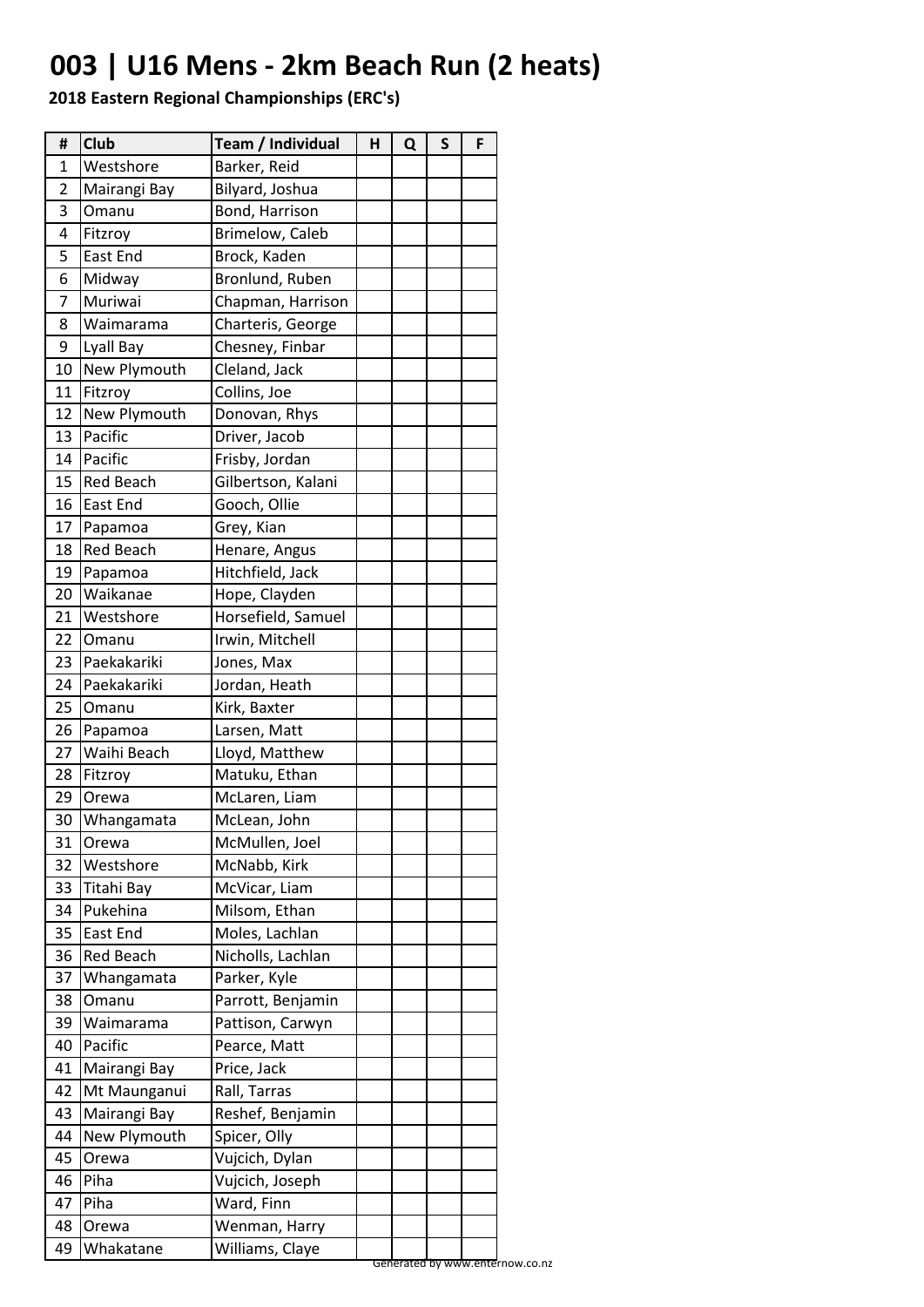## **002 | U19 Mens - 2km Beach Run**

| #              | Club             | Team / Individual | н | Q | S | F |
|----------------|------------------|-------------------|---|---|---|---|
| $\mathbf{1}$   | Muriwai          | Birch, Jack       |   |   |   |   |
| $\overline{2}$ | Omanu            | Bodnar, Sam       |   |   |   |   |
| 3              | Papamoa          | Bond, Matthew     |   |   |   |   |
| 4              | Papamoa          | Castle, Leon      |   |   |   |   |
| 5              | Paekakariki      | Cecioni, Nicolas  |   |   |   |   |
| 6              | Waimarama        | Charteris, Tom    |   |   |   |   |
| 7              | Lyall Bay        | Chesney, Liam     |   |   |   |   |
| 8              | Papamoa          | Clark, John       |   |   |   |   |
| 9              | Piha             | Delaney, Ryan     |   |   |   |   |
| 10             | Paekakariki      | Dellow, Jago      |   |   |   |   |
| 11             | Mt Maunganui     | DEMPSTER, Declan  |   |   |   |   |
| 12             | Piha             | Dove, Oscar       |   |   |   |   |
| 13             | Papamoa          | Grey, Flynn       |   |   |   |   |
| 14             | <b>Red Beach</b> | Kelly, Seamus     |   |   |   |   |
| 15             | Ocean Beach      | Kerins, Ethan     |   |   |   |   |
| 16             | Orewa            | Langman, Thomas   |   |   |   |   |
| 17             | East End         | Larsen, Toby      |   |   |   |   |
| 18             | Papamoa          | Mano, George      |   |   |   |   |
| 19             | Omanu            | Marshall, Logan   |   |   |   |   |
| 20             | Orewa            | May, James        |   |   |   |   |
| 21             | Fitzroy          | McCallum, Max     |   |   |   |   |
| 22             | Papamoa          | McCarthy, Conor   |   |   |   |   |
| 23             | Orewa            | McCathie, Liam    |   |   |   |   |
| 24             | Westshore        | McNabb, Hamish    |   |   |   |   |
| 25             | Titahi Bay       | McVicar, Alan     |   |   |   |   |
| 26             | Mt Maunganui     | MILLER, Hamish    |   |   |   |   |
| 27             | East End         | Moles, Fletcher   |   |   |   |   |
| 28             | Waimarama        | Morgan, Kieran    |   |   |   |   |
| 29             | Papamoa          | Oliver, Matthew   |   |   |   |   |
| 30             | East End         | Padrutt, Moritz   |   |   |   |   |
| 31             | <b>Red Beach</b> | Pihema, Te Maia   |   |   |   |   |
| 32             | Waikanae         | Proffit, Matthew  |   |   |   |   |
| 33             | Fitzroy          | Reid, Zac         |   |   |   |   |
| 34             | Waikanae         | Scammell, Jacob   |   |   |   |   |
| 35             | Tairua           | Schofield, Sam    |   |   |   |   |
| 36             | Fitzroy          | Sutherland, Calum |   |   |   |   |
| 37             | Piha             | Ward, Finn        |   |   |   |   |
| 38             | Westshore        | Wills, Jade       |   |   |   |   |
| 39             |                  |                   |   |   |   |   |
| 40             |                  |                   |   |   |   |   |
| 41             |                  |                   |   |   |   |   |
| 42             |                  |                   |   |   |   |   |
| 43             |                  |                   |   |   |   |   |
| 44             |                  |                   |   |   |   |   |
| 45             |                  |                   |   |   |   |   |
| 46             |                  |                   |   |   |   |   |
| 47             |                  |                   |   |   |   |   |
| 48             |                  |                   |   |   |   |   |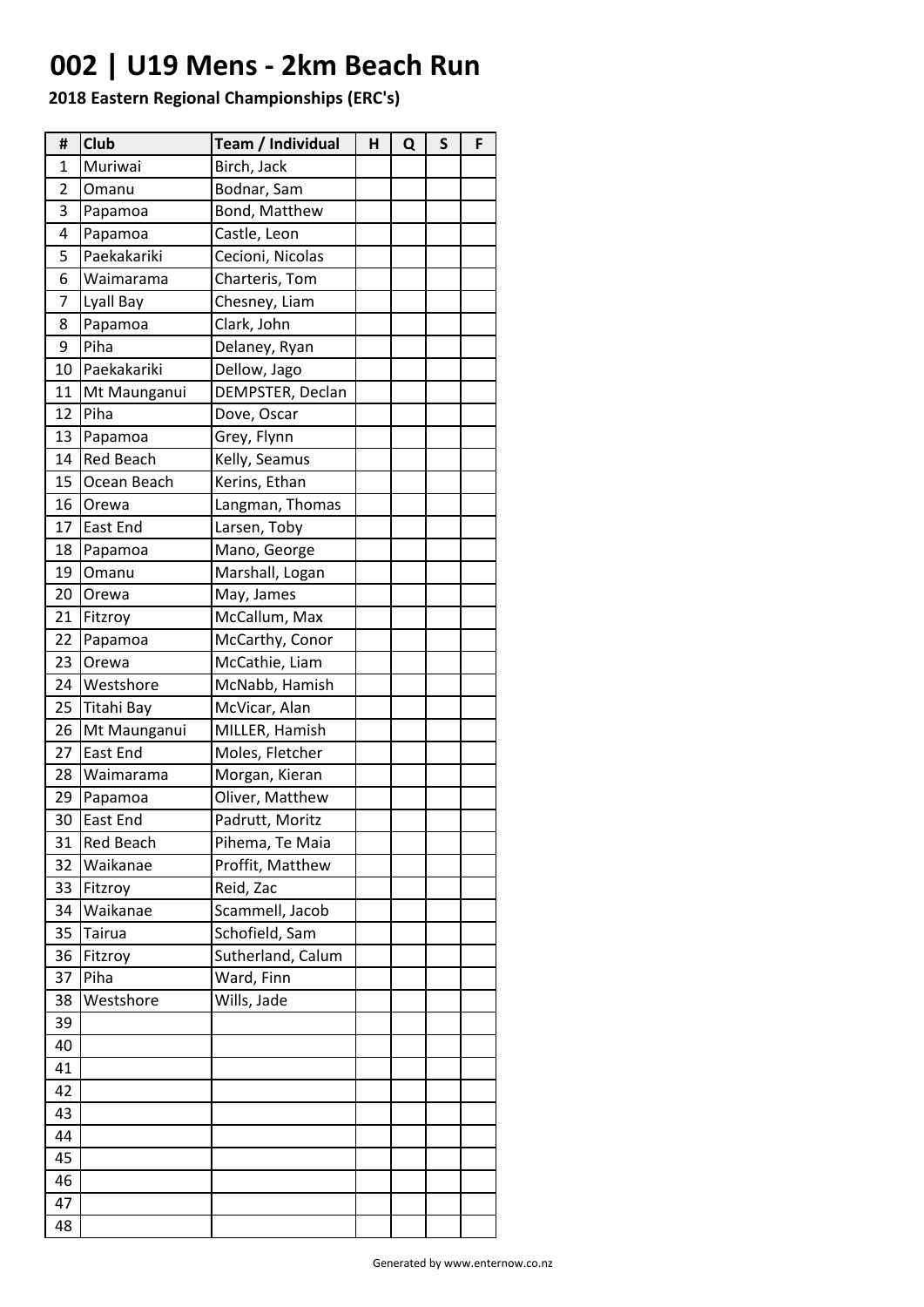## **001 | Open Mens - 2km Beach Run**

| 1<br>Mt Maunganui<br>Alcelay, Xabi<br>2<br><b>Broderick, Miles</b><br>Mairangi Bay<br>Paekakariki<br>3<br>Cannell, Baxter<br>4<br>Mt Maunganui<br>Caudery, Fynley<br>5<br>Codyre, Cathal<br>Fitzroy<br>Cole, Thomas<br>6<br>Fitzroy<br>7<br>Farrell, Perry<br>Mt Maunganui<br>Ocean Beach<br>8<br>Gordon, Ryan<br>9<br>Piha<br>Hardy, Paul<br>10<br>Mairangi Bay<br>Hunter, George<br>11<br>Paekakariki<br>Imrie, Ryan<br>12<br>Jefferson, Cian<br>Westshore<br>13<br>Oliver, Matthew<br>Papamoa<br>14<br>Fitzroy<br>Park, Gregor<br>15<br>Piha<br>Parker, Adam<br>16<br>PIRIE, Philip<br>Mt Maunganui<br>17<br>Mt Maunganui<br>Reardon, Haydn<br>18<br>Mairangi Bay<br>Reshef, Jonathan<br>19<br>Mt Maunganui<br>ROY, Sam<br>20<br>Orewa<br>Scott, James<br>21<br>SHERGOLD, Sam<br>Mt Maunganui<br>22<br>Fitzroy<br>Sutherland, Calum<br>Midway<br>23<br>Torrie, Callum<br>Piha<br>24<br>Ward, Finn<br>25<br>Waihi Beach<br>Wilkinson, Jake<br>26<br>Wilson, Nicholas<br>Mt Maunganui<br>27<br>28<br>29<br>30<br>31<br>32<br>33<br>34<br>35<br>36<br>37<br>38<br>39<br>40<br>41<br>42<br>43<br>44<br>45<br>46<br>47<br>48 | # | <b>Club</b> | Team / Individual | н | Q | S | F |
|----------------------------------------------------------------------------------------------------------------------------------------------------------------------------------------------------------------------------------------------------------------------------------------------------------------------------------------------------------------------------------------------------------------------------------------------------------------------------------------------------------------------------------------------------------------------------------------------------------------------------------------------------------------------------------------------------------------------------------------------------------------------------------------------------------------------------------------------------------------------------------------------------------------------------------------------------------------------------------------------------------------------------------------------------------------------------------------------------------------------------|---|-------------|-------------------|---|---|---|---|
|                                                                                                                                                                                                                                                                                                                                                                                                                                                                                                                                                                                                                                                                                                                                                                                                                                                                                                                                                                                                                                                                                                                            |   |             |                   |   |   |   |   |
|                                                                                                                                                                                                                                                                                                                                                                                                                                                                                                                                                                                                                                                                                                                                                                                                                                                                                                                                                                                                                                                                                                                            |   |             |                   |   |   |   |   |
|                                                                                                                                                                                                                                                                                                                                                                                                                                                                                                                                                                                                                                                                                                                                                                                                                                                                                                                                                                                                                                                                                                                            |   |             |                   |   |   |   |   |
|                                                                                                                                                                                                                                                                                                                                                                                                                                                                                                                                                                                                                                                                                                                                                                                                                                                                                                                                                                                                                                                                                                                            |   |             |                   |   |   |   |   |
|                                                                                                                                                                                                                                                                                                                                                                                                                                                                                                                                                                                                                                                                                                                                                                                                                                                                                                                                                                                                                                                                                                                            |   |             |                   |   |   |   |   |
|                                                                                                                                                                                                                                                                                                                                                                                                                                                                                                                                                                                                                                                                                                                                                                                                                                                                                                                                                                                                                                                                                                                            |   |             |                   |   |   |   |   |
|                                                                                                                                                                                                                                                                                                                                                                                                                                                                                                                                                                                                                                                                                                                                                                                                                                                                                                                                                                                                                                                                                                                            |   |             |                   |   |   |   |   |
|                                                                                                                                                                                                                                                                                                                                                                                                                                                                                                                                                                                                                                                                                                                                                                                                                                                                                                                                                                                                                                                                                                                            |   |             |                   |   |   |   |   |
|                                                                                                                                                                                                                                                                                                                                                                                                                                                                                                                                                                                                                                                                                                                                                                                                                                                                                                                                                                                                                                                                                                                            |   |             |                   |   |   |   |   |
|                                                                                                                                                                                                                                                                                                                                                                                                                                                                                                                                                                                                                                                                                                                                                                                                                                                                                                                                                                                                                                                                                                                            |   |             |                   |   |   |   |   |
|                                                                                                                                                                                                                                                                                                                                                                                                                                                                                                                                                                                                                                                                                                                                                                                                                                                                                                                                                                                                                                                                                                                            |   |             |                   |   |   |   |   |
|                                                                                                                                                                                                                                                                                                                                                                                                                                                                                                                                                                                                                                                                                                                                                                                                                                                                                                                                                                                                                                                                                                                            |   |             |                   |   |   |   |   |
|                                                                                                                                                                                                                                                                                                                                                                                                                                                                                                                                                                                                                                                                                                                                                                                                                                                                                                                                                                                                                                                                                                                            |   |             |                   |   |   |   |   |
|                                                                                                                                                                                                                                                                                                                                                                                                                                                                                                                                                                                                                                                                                                                                                                                                                                                                                                                                                                                                                                                                                                                            |   |             |                   |   |   |   |   |
|                                                                                                                                                                                                                                                                                                                                                                                                                                                                                                                                                                                                                                                                                                                                                                                                                                                                                                                                                                                                                                                                                                                            |   |             |                   |   |   |   |   |
|                                                                                                                                                                                                                                                                                                                                                                                                                                                                                                                                                                                                                                                                                                                                                                                                                                                                                                                                                                                                                                                                                                                            |   |             |                   |   |   |   |   |
|                                                                                                                                                                                                                                                                                                                                                                                                                                                                                                                                                                                                                                                                                                                                                                                                                                                                                                                                                                                                                                                                                                                            |   |             |                   |   |   |   |   |
|                                                                                                                                                                                                                                                                                                                                                                                                                                                                                                                                                                                                                                                                                                                                                                                                                                                                                                                                                                                                                                                                                                                            |   |             |                   |   |   |   |   |
|                                                                                                                                                                                                                                                                                                                                                                                                                                                                                                                                                                                                                                                                                                                                                                                                                                                                                                                                                                                                                                                                                                                            |   |             |                   |   |   |   |   |
|                                                                                                                                                                                                                                                                                                                                                                                                                                                                                                                                                                                                                                                                                                                                                                                                                                                                                                                                                                                                                                                                                                                            |   |             |                   |   |   |   |   |
|                                                                                                                                                                                                                                                                                                                                                                                                                                                                                                                                                                                                                                                                                                                                                                                                                                                                                                                                                                                                                                                                                                                            |   |             |                   |   |   |   |   |
|                                                                                                                                                                                                                                                                                                                                                                                                                                                                                                                                                                                                                                                                                                                                                                                                                                                                                                                                                                                                                                                                                                                            |   |             |                   |   |   |   |   |
|                                                                                                                                                                                                                                                                                                                                                                                                                                                                                                                                                                                                                                                                                                                                                                                                                                                                                                                                                                                                                                                                                                                            |   |             |                   |   |   |   |   |
|                                                                                                                                                                                                                                                                                                                                                                                                                                                                                                                                                                                                                                                                                                                                                                                                                                                                                                                                                                                                                                                                                                                            |   |             |                   |   |   |   |   |
|                                                                                                                                                                                                                                                                                                                                                                                                                                                                                                                                                                                                                                                                                                                                                                                                                                                                                                                                                                                                                                                                                                                            |   |             |                   |   |   |   |   |
|                                                                                                                                                                                                                                                                                                                                                                                                                                                                                                                                                                                                                                                                                                                                                                                                                                                                                                                                                                                                                                                                                                                            |   |             |                   |   |   |   |   |
|                                                                                                                                                                                                                                                                                                                                                                                                                                                                                                                                                                                                                                                                                                                                                                                                                                                                                                                                                                                                                                                                                                                            |   |             |                   |   |   |   |   |
|                                                                                                                                                                                                                                                                                                                                                                                                                                                                                                                                                                                                                                                                                                                                                                                                                                                                                                                                                                                                                                                                                                                            |   |             |                   |   |   |   |   |
|                                                                                                                                                                                                                                                                                                                                                                                                                                                                                                                                                                                                                                                                                                                                                                                                                                                                                                                                                                                                                                                                                                                            |   |             |                   |   |   |   |   |
|                                                                                                                                                                                                                                                                                                                                                                                                                                                                                                                                                                                                                                                                                                                                                                                                                                                                                                                                                                                                                                                                                                                            |   |             |                   |   |   |   |   |
|                                                                                                                                                                                                                                                                                                                                                                                                                                                                                                                                                                                                                                                                                                                                                                                                                                                                                                                                                                                                                                                                                                                            |   |             |                   |   |   |   |   |
|                                                                                                                                                                                                                                                                                                                                                                                                                                                                                                                                                                                                                                                                                                                                                                                                                                                                                                                                                                                                                                                                                                                            |   |             |                   |   |   |   |   |
|                                                                                                                                                                                                                                                                                                                                                                                                                                                                                                                                                                                                                                                                                                                                                                                                                                                                                                                                                                                                                                                                                                                            |   |             |                   |   |   |   |   |
|                                                                                                                                                                                                                                                                                                                                                                                                                                                                                                                                                                                                                                                                                                                                                                                                                                                                                                                                                                                                                                                                                                                            |   |             |                   |   |   |   |   |
|                                                                                                                                                                                                                                                                                                                                                                                                                                                                                                                                                                                                                                                                                                                                                                                                                                                                                                                                                                                                                                                                                                                            |   |             |                   |   |   |   |   |
|                                                                                                                                                                                                                                                                                                                                                                                                                                                                                                                                                                                                                                                                                                                                                                                                                                                                                                                                                                                                                                                                                                                            |   |             |                   |   |   |   |   |
|                                                                                                                                                                                                                                                                                                                                                                                                                                                                                                                                                                                                                                                                                                                                                                                                                                                                                                                                                                                                                                                                                                                            |   |             |                   |   |   |   |   |
|                                                                                                                                                                                                                                                                                                                                                                                                                                                                                                                                                                                                                                                                                                                                                                                                                                                                                                                                                                                                                                                                                                                            |   |             |                   |   |   |   |   |
|                                                                                                                                                                                                                                                                                                                                                                                                                                                                                                                                                                                                                                                                                                                                                                                                                                                                                                                                                                                                                                                                                                                            |   |             |                   |   |   |   |   |
|                                                                                                                                                                                                                                                                                                                                                                                                                                                                                                                                                                                                                                                                                                                                                                                                                                                                                                                                                                                                                                                                                                                            |   |             |                   |   |   |   |   |
|                                                                                                                                                                                                                                                                                                                                                                                                                                                                                                                                                                                                                                                                                                                                                                                                                                                                                                                                                                                                                                                                                                                            |   |             |                   |   |   |   |   |
|                                                                                                                                                                                                                                                                                                                                                                                                                                                                                                                                                                                                                                                                                                                                                                                                                                                                                                                                                                                                                                                                                                                            |   |             |                   |   |   |   |   |
|                                                                                                                                                                                                                                                                                                                                                                                                                                                                                                                                                                                                                                                                                                                                                                                                                                                                                                                                                                                                                                                                                                                            |   |             |                   |   |   |   |   |
|                                                                                                                                                                                                                                                                                                                                                                                                                                                                                                                                                                                                                                                                                                                                                                                                                                                                                                                                                                                                                                                                                                                            |   |             |                   |   |   |   |   |
|                                                                                                                                                                                                                                                                                                                                                                                                                                                                                                                                                                                                                                                                                                                                                                                                                                                                                                                                                                                                                                                                                                                            |   |             |                   |   |   |   |   |
|                                                                                                                                                                                                                                                                                                                                                                                                                                                                                                                                                                                                                                                                                                                                                                                                                                                                                                                                                                                                                                                                                                                            |   |             |                   |   |   |   |   |
|                                                                                                                                                                                                                                                                                                                                                                                                                                                                                                                                                                                                                                                                                                                                                                                                                                                                                                                                                                                                                                                                                                                            |   |             |                   |   |   |   |   |
|                                                                                                                                                                                                                                                                                                                                                                                                                                                                                                                                                                                                                                                                                                                                                                                                                                                                                                                                                                                                                                                                                                                            |   |             |                   |   |   |   |   |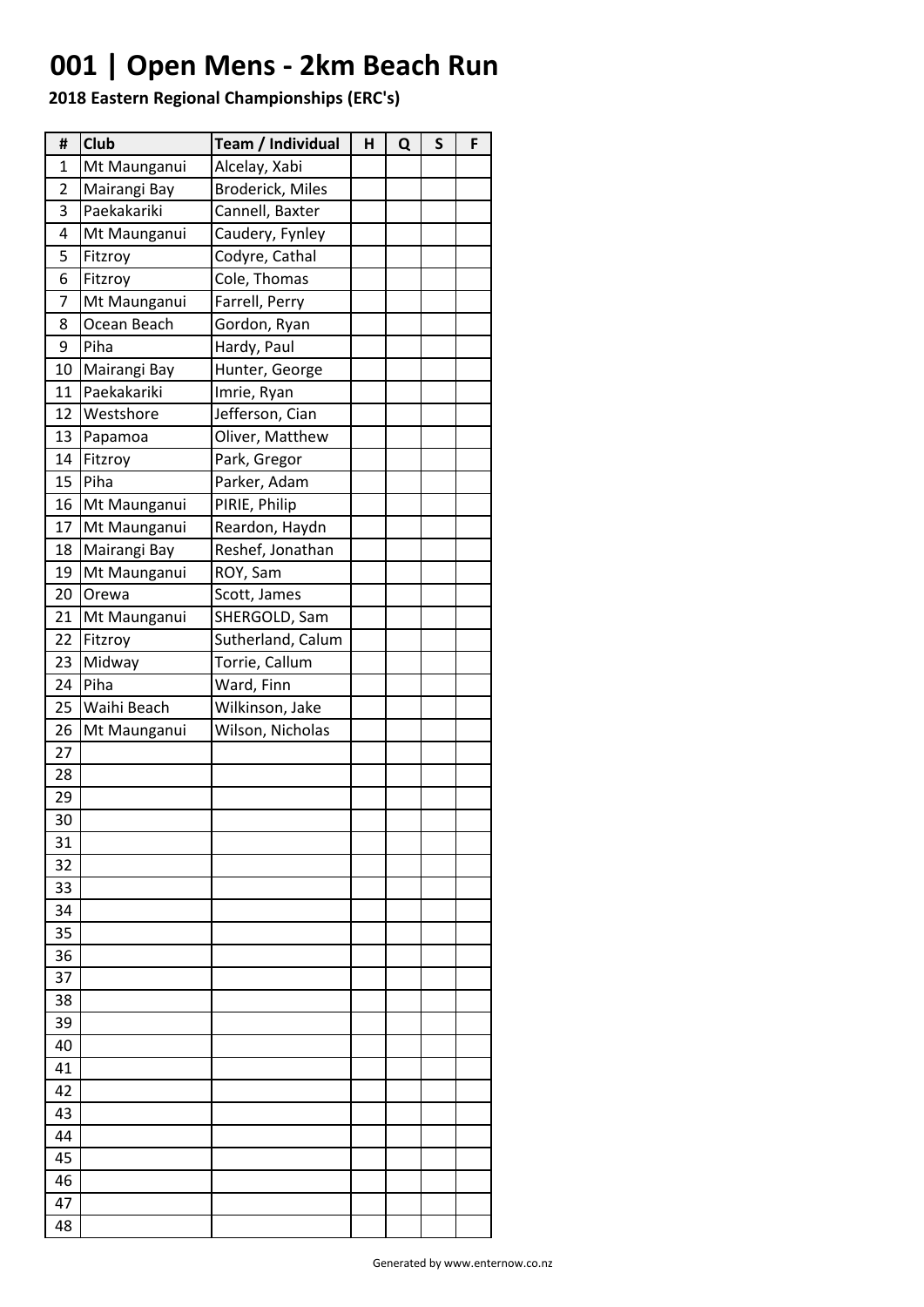## **003 | U16 Mens - Surf Teams**

| #              | <b>Club</b>      | Team / Individual                                                  | H | Q | $\mathsf{s}$ | F |
|----------------|------------------|--------------------------------------------------------------------|---|---|--------------|---|
|                |                  | Lyall Bay U16 Mens A   Damien DOYLE, Jules APPLEBY, Joshua HANSEN, |   |   |              |   |
| $\mathbf{1}$   | Lyall Bay        | <b>Sterling MAXWELL</b>                                            |   |   |              |   |
|                |                  | Mairangi Bay A   Joshua BILYARD, Joshua GREEN, Benjamin RESHEF,    |   |   |              |   |
| $2^{\circ}$    | Mairangi Bay     | <b>Jack PRICE</b>                                                  |   |   |              |   |
|                |                  | Midway   Ruben BRONLUND, Jacob CORRIN, Ben BLAKEMAN, Carew         |   |   |              |   |
| 3              | Midway           | <b>FEARNLEY</b>                                                    |   |   |              |   |
|                |                  | New Plymouth   Olly SPICER, Jack CLELAND, Jacob WHITTLE, Rhys      |   |   |              |   |
| 4              | New Plymouth     | <b>DONOVAN</b>                                                     |   |   |              |   |
|                |                  | Ocean Beach   Samuel WHITESIDE, Thomas KAY, Joseph AVISON, James   |   |   |              |   |
| 5              | Ocean Beach      | DENNY-GALO                                                         |   |   |              |   |
|                |                  |                                                                    |   |   |              |   |
| 6              | Omanu            | Omanu A   Thomas SCOTT, Kiahi HORAN, Tanner BAXTER, Sam JONES      |   |   |              |   |
|                |                  |                                                                    |   |   |              |   |
| $\overline{7}$ | Omanu            | Omanu B   Jack PRESTON, Baxter KIRK, Harrison BOND, Mitchell IRWIN |   |   |              |   |
|                |                  | Orewa A   Angus KIRKMAN, Harry WENMAN, Joel MCMULLEN, Liam         |   |   |              |   |
| 8              | Orewa            | <b>MCLAREN</b>                                                     |   |   |              |   |
|                |                  |                                                                    |   |   |              |   |
| 9              | Paekakariki      | Pae Pink   Max JONES, Jamie NORRIS, James DYHRBERG, Toby DEVINE    |   |   |              |   |
|                |                  | Papamoa A   Lewis FARR, Jack HITCHFIELD, Max MILLINGTON, Liam      |   |   |              |   |
|                | 10 Papamoa       | <b>DAVOREN</b>                                                     |   |   |              |   |
|                |                  | Papamoa B   Matt LARSEN, Angus PORTER, Conor MCCARTHY, Kian        |   |   |              |   |
|                | 11 Papamoa       | <b>GREY</b>                                                        |   |   |              |   |
|                |                  | Red Beach A   Jonathan SELMAN, Patrick MAKGILL, Flynn              |   |   |              |   |
| 12             | <b>Red Beach</b> | SOUTHCOMBE, Reuben CREIGHTON                                       |   |   |              |   |
|                |                  | Red Beach B   Conor MCDERMOTT, Lachlan NICHOLLS, Kalani            |   |   |              |   |
|                | 13 Red Beach     | <b>GILBERTSON, Jon FORTES</b>                                      |   |   |              |   |
|                |                  |                                                                    |   |   |              |   |
| 14             | Whangamata       | Whangamata   Callum FULTON, Kyle PARKER, John MCLEAN, Jess ALLEN   |   |   |              |   |
| 15             |                  |                                                                    |   |   |              |   |
| 16             |                  |                                                                    |   |   |              |   |
| 17             |                  |                                                                    |   |   |              |   |
| 18             |                  |                                                                    |   |   |              |   |
| 19             |                  |                                                                    |   |   |              |   |
| 20             |                  |                                                                    |   |   |              |   |
| 21             |                  |                                                                    |   |   |              |   |
| 22             |                  |                                                                    |   |   |              |   |
| 23             |                  |                                                                    |   |   |              |   |
| 24             |                  |                                                                    |   |   |              |   |
| 25             |                  |                                                                    |   |   |              |   |
| 26             |                  |                                                                    |   |   |              |   |
| 27             |                  |                                                                    |   |   |              |   |
| 28             |                  |                                                                    |   |   |              |   |
|                |                  |                                                                    |   |   |              |   |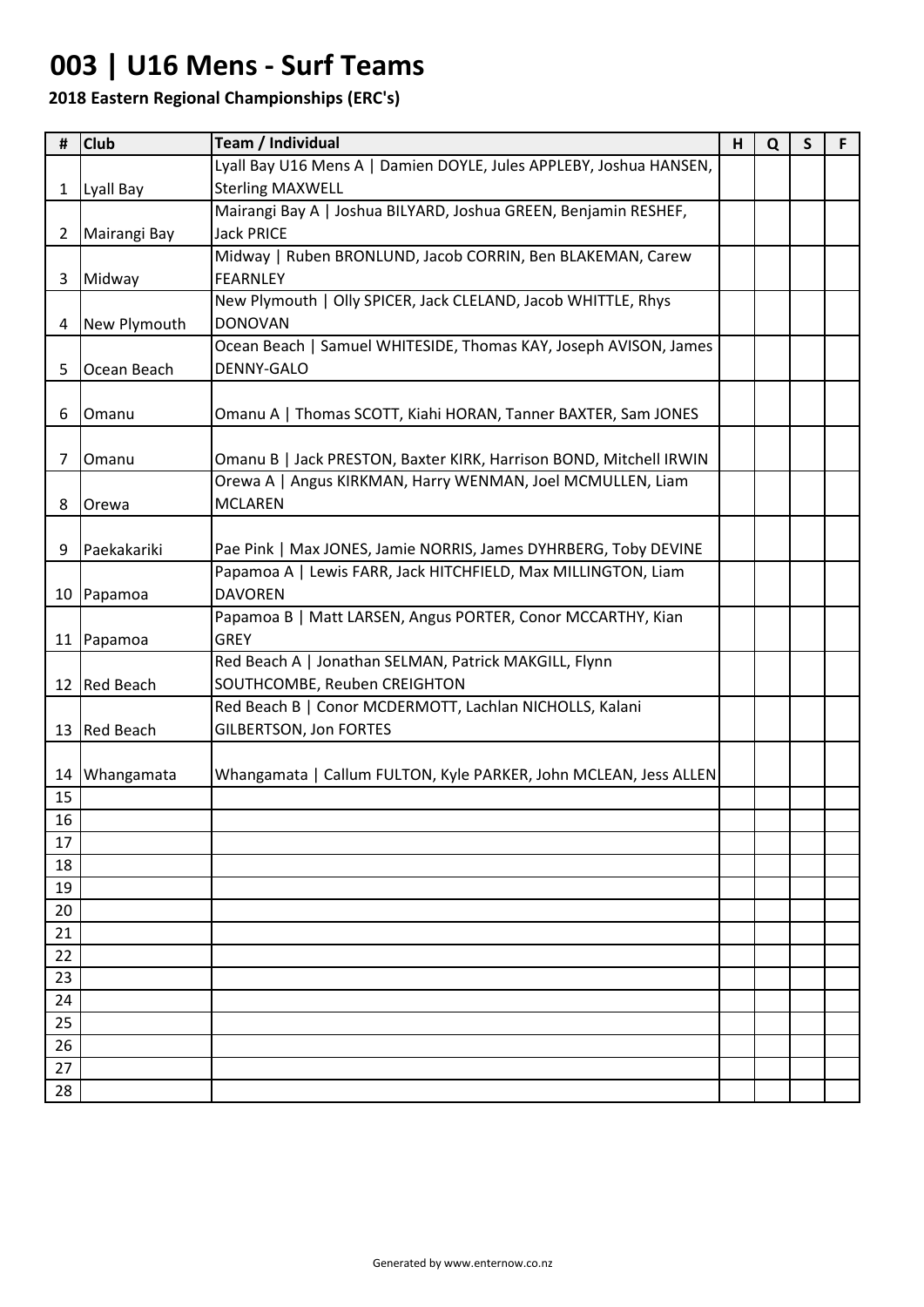## **002 | U19 Mens - Surf Teams**

| #            | <b>Club</b>    | Team / Individual                                                 | H | Q | $\mathsf{s}$ | F. |
|--------------|----------------|-------------------------------------------------------------------|---|---|--------------|----|
|              |                | Lyall Bay U19 Mens A   David LONG, Luther MAXWELL, Jules APPLEBY, |   |   |              |    |
|              | 1   Lyall Bay  | Liam CHESNEY                                                      |   |   |              |    |
|              |                | Mairangi Bay A   Joseph WILSON, Lachlan BOOTH, Joe HOLLOWAY,      |   |   |              |    |
| $\mathbf{2}$ | Mairangi Bay   | George BROWN                                                      |   |   |              |    |
|              |                | Mt Maunganui A   Hamish MILLER, Lochlainn O'CONNOR, Declan        |   |   |              |    |
| 3            | Mt Maunganui   | DEMPSTER, Daniel MILLER                                           |   |   |              |    |
|              |                | Mt Maunganui B   Daniel SHANAHAN, Isaac MARSHALL, Simon COX,      |   |   |              |    |
|              | 4 Mt Maunganui | Daniel BARRON                                                     |   |   |              |    |
|              |                | Mt Maunganui C   Cyril SENFTEN, Patrick BIRD, Conor DEMPSTER,     |   |   |              |    |
| 5            | Mt Maunganui   | Carwyn WILLIAMS                                                   |   |   |              |    |
|              |                | Ocean Beach   Hadlee DYER, Jonty EBBETT-WATT, Luke KAY, James     |   |   |              |    |
| 6            | Ocean Beach    | <b>DENNY-GALO</b>                                                 |   |   |              |    |
|              |                | Omanu A   Connor SWANBERG, Marshall BARKER, Ryan ANDERSON,        |   |   |              |    |
| 7            | Omanu          | Liam BROWN                                                        |   |   |              |    |
|              |                | Orewa A   Samuel REINEN, Kees URSEM, Liam MCCATHIE, Hamish        |   |   |              |    |
| 8            | <b>Orewa</b>   | <b>LOCKIE</b>                                                     |   |   |              |    |
|              |                |                                                                   |   |   |              |    |
| 9            | Papamoa        | Papamoa   John CLARK, George MANO, Leon CASTLE, Liam MOFFATT      |   |   |              |    |
|              | 10 Piha        | Piha A   Oscar WILLIAMS, Levi ATA, Conor BRADDING, Rhys LLOYD     |   |   |              |    |
|              |                |                                                                   |   |   |              |    |
|              | 11 Piha        | Piha B   Oscar DOVE, Joshua GALLAGHER, Grant CLANCY, Jack DUFAUR  |   |   |              |    |
|              |                | Red Beach A   Hamish GLEDHILL, Kees KRAMER, Patrick MAKGILL,      |   |   |              |    |
|              | 12 Red Beach   | Jonathan SELMAN                                                   |   |   |              |    |
|              |                | Red Beach B   Dylan MCDERMOTT, Harry MELLOR, Max BOOCOCK,         |   |   |              |    |
|              | 13 Red Beach   | <b>Justin PARKES</b>                                              |   |   |              |    |
|              |                |                                                                   |   |   |              |    |
|              | 14 St. Clair   | St. Clair   Nathan WOLF, Max WOLF, Nathan MARTIN, Josh MCGREGOR   |   |   |              |    |
|              |                | Westshore A   Jade WILLS, Hamish MCNABB, Reid BARKER, Samuel      |   |   |              |    |
| 15           | Westshore      | <b>HORSEFIELD</b>                                                 |   |   |              |    |
| 16           |                |                                                                   |   |   |              |    |
| 17           |                |                                                                   |   |   |              |    |
| 18           |                |                                                                   |   |   |              |    |
| 19           |                |                                                                   |   |   |              |    |
| 20           |                |                                                                   |   |   |              |    |
| 21           |                |                                                                   |   |   |              |    |
| 22           |                |                                                                   |   |   |              |    |
| 23           |                |                                                                   |   |   |              |    |
| 24           |                |                                                                   |   |   |              |    |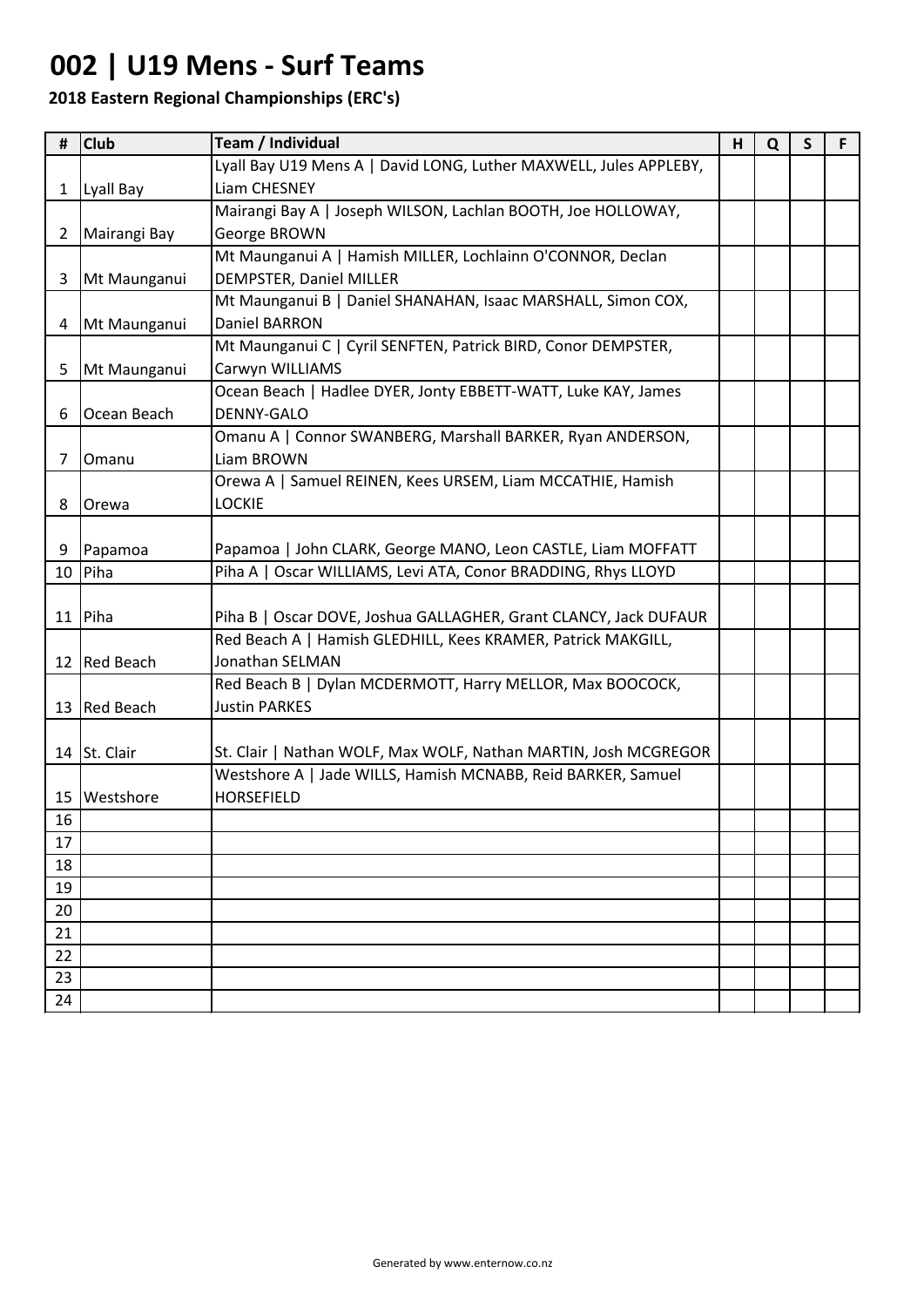# **001 | Open Mens - Surf Teams**

|    | <b>Club</b>  | Team / Individual                                                | н |  |  |
|----|--------------|------------------------------------------------------------------|---|--|--|
|    |              | Mairangi Bay A   Paul VAN ACHTERBERGH, Connor BEAMISH, George    |   |  |  |
|    | Mairangi Bay | HUNTER, Joseph WILSON                                            |   |  |  |
|    |              | Mt Maunganui A   Oliver PUDDICK, Adam SIMPSON, Perry FARRELL,    |   |  |  |
|    | Mt Maunganui | <b>Cameron WITNEY</b>                                            |   |  |  |
|    |              | Mt Maunganui B   Julien LALANNE, Cameron HAYES, Daniel SHANAHAN, |   |  |  |
| 3  | Mt Maunganui | <b>Hamish TREANOR</b>                                            |   |  |  |
|    |              | Omanu A   Max BEATTIE, Ben COCHRANE, Joshua JARVIS, Thomas       |   |  |  |
| 4  | Omanu        | SCOTT                                                            |   |  |  |
|    |              |                                                                  |   |  |  |
| 5. | Papamoa      | Papamoa   Ben JOHNSTON, John CLARK, Liam MOFFATT, Daniel HART    |   |  |  |
|    |              | Piha A   Steven FERGUSON, Cole DRINIAN, Sean NEWCOMBE, Jamie     |   |  |  |
| 6  | Piha         | <b>PETERSON</b>                                                  |   |  |  |
| 7  |              |                                                                  |   |  |  |
| 8  |              |                                                                  |   |  |  |
| 9  |              |                                                                  |   |  |  |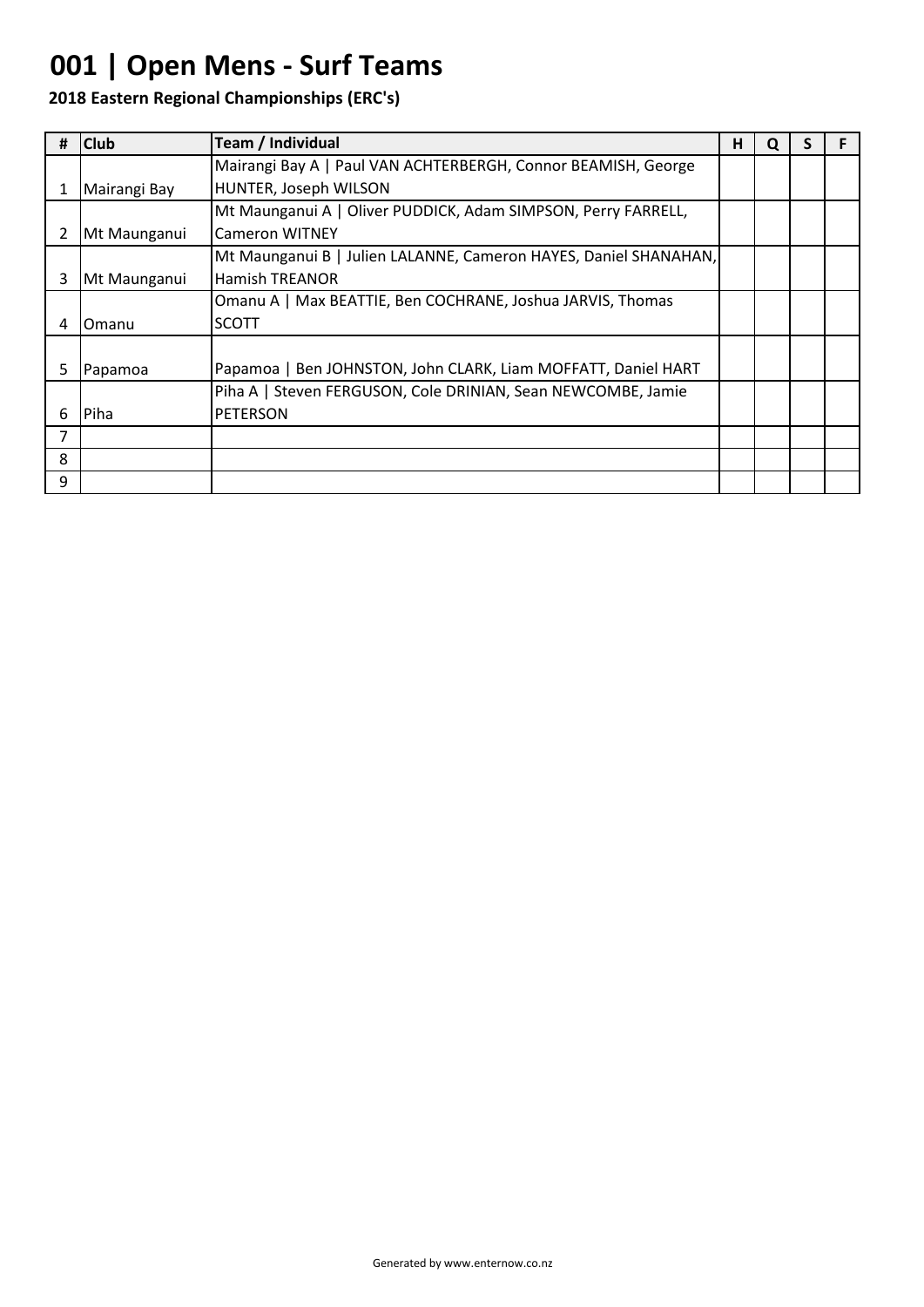# **003 | U16 Mens - Ironman (5 heats)**

| #  | <b>Club</b>      | Team / Individual    | Н | Q | S | F |  |
|----|------------------|----------------------|---|---|---|---|--|
| 1  | Whangamata       | Allen, Jess          |   |   |   |   |  |
| 2  | Lyall Bay        | Appleby, Jules       |   |   |   |   |  |
| 3  | Westshore        | Barker, Reid         |   |   |   |   |  |
| 4  | Omanu            | Baxter, Tanner       |   |   |   |   |  |
| 5  | Mairangi Bay     | Bilyard, Joshua      |   |   |   |   |  |
| 6  | Fitzroy          | Brimelow, Caleb      |   |   |   |   |  |
| 7  | Fitzroy          | Brimelow, Finn       |   |   |   |   |  |
| 8  | East End         | Brock, Kaden         |   |   |   |   |  |
| 9  | Midway           | Bronlund, Ruben      |   |   |   |   |  |
| 10 | Sumner           | Chamberlain, Taylor  |   |   |   |   |  |
| 11 | Muriwai          | Chapman, Harrison    |   |   |   |   |  |
| 12 | Lyall Bay        | Chesney, Finbar      |   |   |   |   |  |
| 13 | Piha             | Clancy, Reid         |   |   |   |   |  |
| 14 | New Plymouth     | Cleland, Jack        |   |   |   |   |  |
| 15 | Fitzroy          | Clough, Ryan         |   |   |   |   |  |
| 16 | Fitzroy          | Collins, Joe         |   |   |   |   |  |
| 17 | Midway           | Corrin, Jacob        |   |   |   |   |  |
| 18 | <b>Red Beach</b> | Creighton, Reuben    |   |   |   |   |  |
| 19 | Papamoa          | Davoren, Liam        |   |   |   |   |  |
| 20 | Ocean Beach      | De Groot, Max        |   |   |   |   |  |
| 21 | New Plymouth     | Donovan, Rhys        |   |   |   |   |  |
| 22 | Lyall Bay        | Doyle, Damien        |   |   |   |   |  |
| 23 | Ocean Beach      | Ebbett-Watt, Jonty   |   |   |   |   |  |
| 24 | Lyall Bay        | Edmonds, Walter      |   |   |   |   |  |
| 25 | Papamoa          | Farr, Lewis          |   |   |   |   |  |
| 26 | Sumner           | Fergusson, Sebastian |   |   |   |   |  |
| 27 | <b>Red Beach</b> | Fortes, Jon          |   |   |   |   |  |
| 28 | Whangamata       | Fulton, Callum       |   |   |   |   |  |
| 29 | <b>Red Beach</b> | Gilbertson, Kalani   |   |   |   |   |  |
| 30 | <b>East End</b>  | Gooch, Ollie         |   |   |   |   |  |
| 31 | Mairangi Bay     | Green, Joshua        |   |   |   |   |  |
| 32 | Lyall Bay        | Hansen, Joshua       |   |   |   |   |  |
| 33 | Papamoa          | Hitchfield, Jack     |   |   |   |   |  |
| 34 | Omanu            | Horan, Kiahi         |   |   |   |   |  |
| 35 | Westshore        | Horsefield, Samuel   |   |   |   |   |  |
| 36 | Omanu            | Irwin, Mitchell      |   |   |   |   |  |
| 37 | Lyall Bay        | Jones, Kit           |   |   |   |   |  |
| 38 | Paekakariki      | Jones, Max           |   |   |   |   |  |
| 39 | Ocean Beach      | Kay, Thomas          |   |   |   |   |  |
| 40 | Omanu            | Kirk, Baxter         |   |   |   |   |  |
| 41 | Orewa            | Kirkman, Angus       |   |   |   |   |  |
| 42 | Waimarama        | Laver, William       |   |   |   |   |  |
| 43 | Fitzroy          | Matuku, Ethan        |   |   |   |   |  |
| 44 | Lyall Bay        | Maxwell, Sterling    |   |   |   |   |  |
| 45 | Papamoa          | McCarthy, Conor      |   |   |   |   |  |
| 46 | Red Beach        | McDermott, Conor     |   |   |   |   |  |
| 47 | Orewa            | McLaren, Liam        |   |   |   |   |  |
| 48 | Westshore        | McNabb, Kirk         |   |   |   |   |  |
|    |                  |                      |   |   |   |   |  |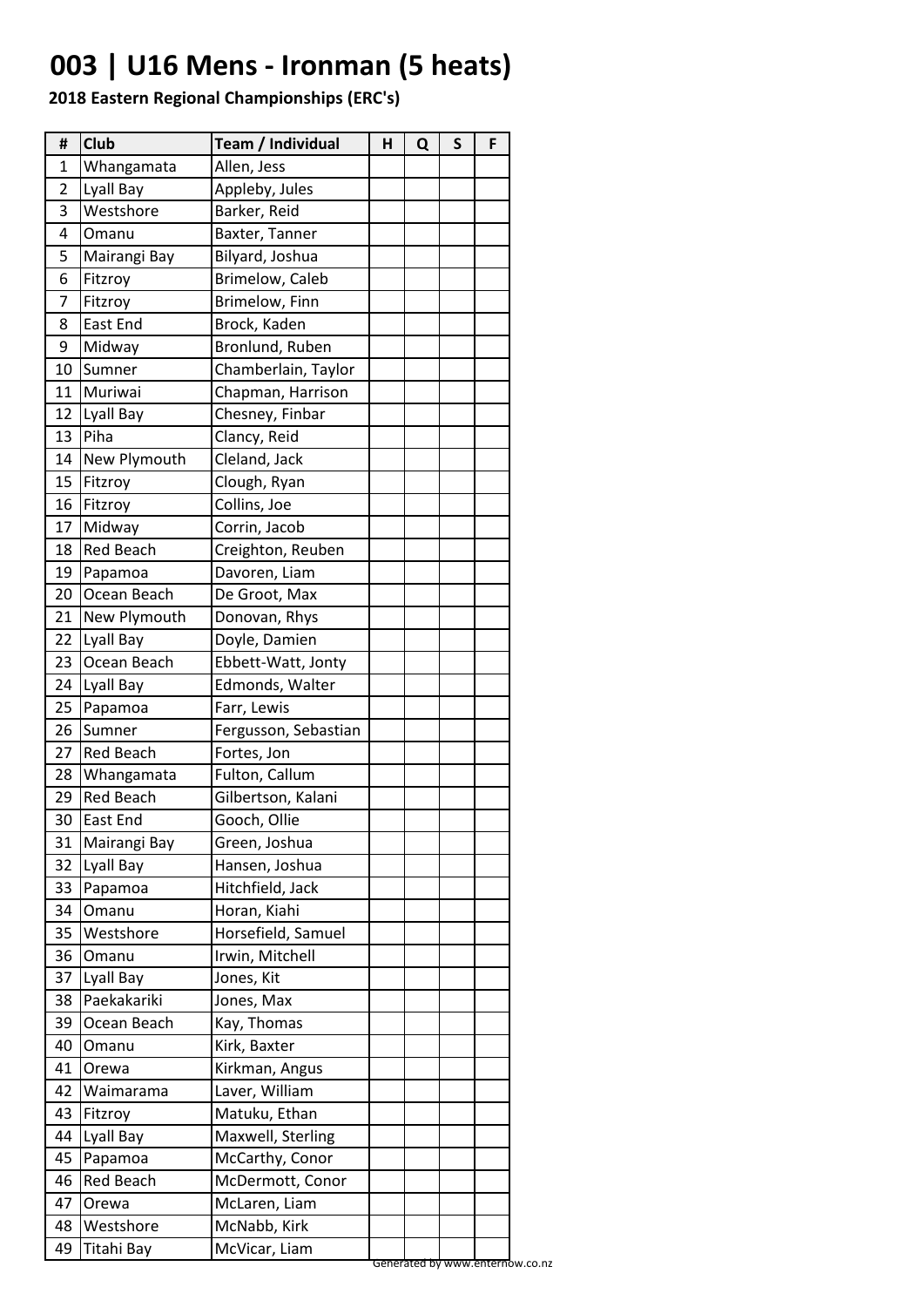| 50 | Papamoa          | Millington, Max   |  |  |
|----|------------------|-------------------|--|--|
| 51 | Waikanae         | Mitchell, Travis  |  |  |
| 52 | East End         | Moles, Lachlan    |  |  |
| 53 | <b>East End</b>  | Nicholls, Connor  |  |  |
| 54 | <b>Red Beach</b> | Nicholls, Lachlan |  |  |
| 55 | Paekakariki      | Norris, Jamie     |  |  |
| 56 | Whangamata       | Parker, Kyle      |  |  |
| 57 | Omanu            | Parker, Mac       |  |  |
| 58 | Omanu            | Parrott, Benjamin |  |  |
| 59 | Omanu            | Preston, Jack     |  |  |
| 60 | Mairangi Bay     | Price, Jack       |  |  |
| 61 | Waikanae         | Proffit, Nicolas  |  |  |
| 62 | Mt Maunganui     | Rall, Tarras      |  |  |
| 63 | <b>Red Beach</b> | Readman, Blake    |  |  |
| 64 | Mt Maunganui     | Reeder, Zachary   |  |  |
| 65 | Mairangi Bay     | Reshef, Benjamin  |  |  |
| 66 | Whangamata       | Scott, Eddie      |  |  |
| 67 | Omanu            | Scott, Thomas     |  |  |
| 68 | Mt Maunganui     | Shanahan, Daniel  |  |  |
| 69 | <b>Red Beach</b> | Southcombe, Flynn |  |  |
| 70 | New Plymouth     | Spicer, Olly      |  |  |
| 71 | Orewa            | Tall, Ethan       |  |  |
| 72 | Orewa            | Vujcich, Dylan    |  |  |
| 73 | Piha             | Vujcich, Joseph   |  |  |
| 74 | Muriwai          | Ward, Charlie     |  |  |
| 75 | <b>Red Beach</b> | Ward, Jamie       |  |  |
| 76 | Orewa            | Wenman, Harry     |  |  |
| 77 | New Plymouth     | Whittle, Jacob    |  |  |
| 78 | Whakatane        | Williams, Claye   |  |  |
| 79 | Waimarama        | Wilson, Alfie     |  |  |
| 80 | St. Clair        | Wolf, Max         |  |  |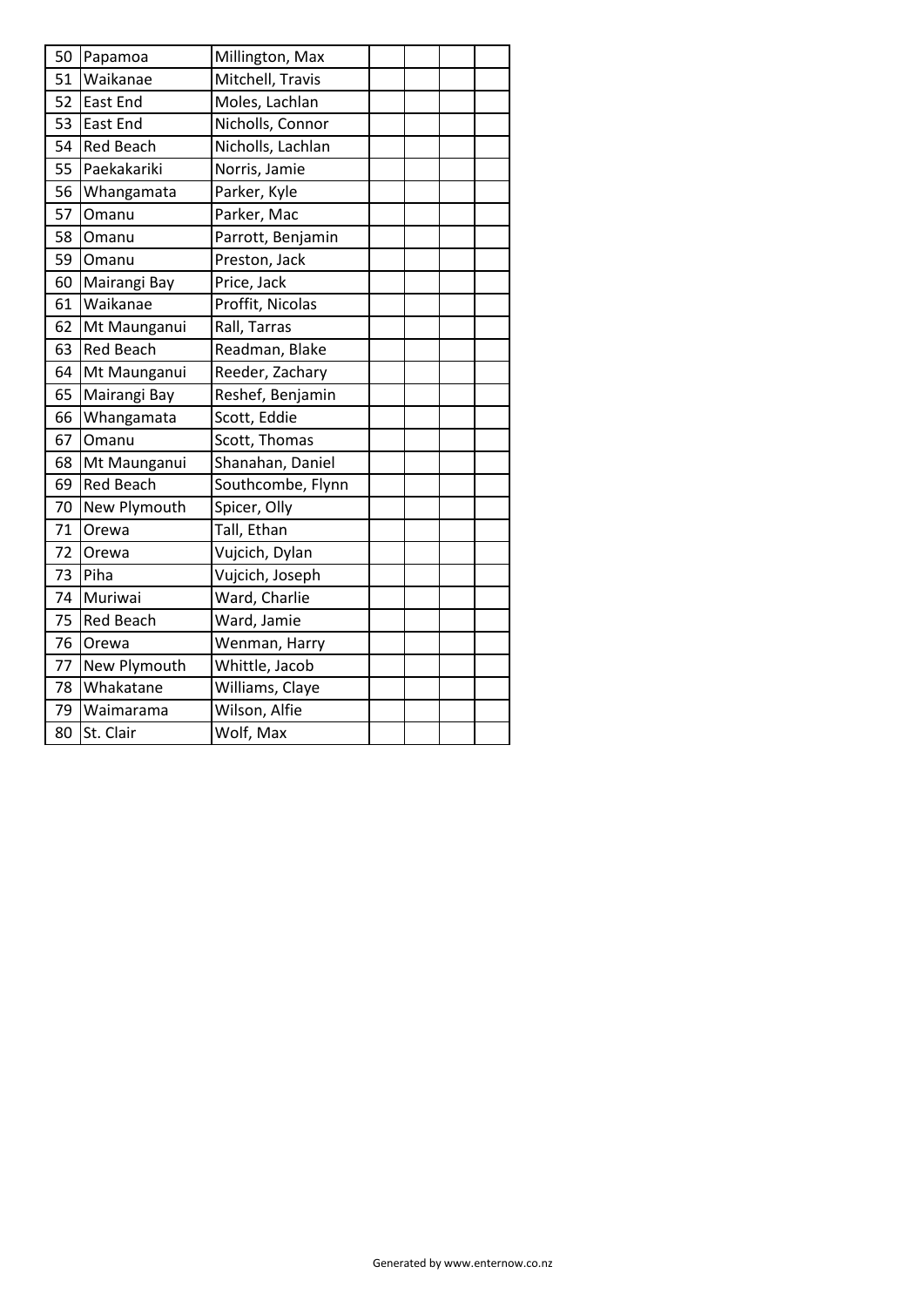# **002 | U19 Mens - Ironman (6 heats)**

| #  | Club             | Team / Individual     | н | Q | S | F |
|----|------------------|-----------------------|---|---|---|---|
| 1  | Piha             | Ata, Levi             |   |   |   |   |
| 2  | Omanu            | Barker, Marshall      |   |   |   |   |
| 3  | Mt Maunganui     | <b>BARRON, Daniel</b> |   |   |   |   |
| 4  | Muriwai          | Birch, Jack           |   |   |   |   |
| 5  | Mt Maunganui     | <b>BIRD, Patrick</b>  |   |   |   |   |
| 6  | Wainui           | Birkhead, Louis       |   |   |   |   |
| 7  | Omanu            | Bodnar, Sam           |   |   |   |   |
| 8  | Papamoa          | Bond, Matthew         |   |   |   |   |
| 9  | <b>Red Beach</b> | Boocock, Max          |   |   |   |   |
| 10 | Mairangi Bay     | Booth, Lachlan        |   |   |   |   |
| 11 | Piha             | Bradding, Conor       |   |   |   |   |
| 12 | Midway           | Brown, Blake          |   |   |   |   |
| 13 | Mairangi Bay     | Brown, George         |   |   |   |   |
| 14 | Omanu            | Brown, Liam           |   |   |   |   |
| 15 | Papamoa          | Bullock, Jed          |   |   |   |   |
| 16 | <b>Red Beach</b> | Campbell, Brodie      |   |   |   |   |
| 17 | Papamoa          | Castle, Leon          |   |   |   |   |
| 18 | Paekakariki      | Cecioni, Nicolas      |   |   |   |   |
| 19 | Lyall Bay        | Chesney, Liam         |   |   |   |   |
| 20 | Piha             | Clancy, Grant         |   |   |   |   |
| 21 | Papamoa          | Clark, John           |   |   |   |   |
| 22 | <b>Red Beach</b> | Cleminson, Jonah      |   |   |   |   |
| 23 | Fitzroy          | Collins, Joe          |   |   |   |   |
| 24 | Papamoa          | Cowdrey, Mitch        |   |   |   |   |
| 25 | Mt Maunganui     | COX, Simon            |   |   |   |   |
| 26 | Piha             | Delaney, Ryan         |   |   |   |   |
| 27 | Paekakariki      | Dellow, Jago          |   |   |   |   |
| 28 | Mt Maunganui     | Dempster, Conor       |   |   |   |   |
| 29 | Mt Maunganui     | DEMPSTER, Declan      |   |   |   |   |
| 30 | Muriwai          | Doughty, Jakob        |   |   |   |   |
| 31 | Piha             | Dove, Oscar           |   |   |   |   |
| 32 | Piha             | Dryden, Adam          |   |   |   |   |
| 33 | Piha             | Dufaur, Jack          |   |   |   |   |
| 34 | Ocean Beach      | Dyer, Hadlee          |   |   |   |   |
| 35 | Muriwai          | EADIE, Fergus         |   |   |   |   |
| 36 | Piha             | Gallagher, Joshua     |   |   |   |   |
| 37 | <b>Red Beach</b> | Gledhill, Hamish      |   |   |   |   |
| 38 | South Brighton   | Hall, Joe             |   |   |   |   |
| 39 | Waikanae         | Hart, James           |   |   |   |   |
| 40 | Waikanae         | Hart, Thomas          |   |   |   |   |
| 41 | Mairangi Bay     | Holloway, Joe         |   |   |   |   |
| 42 | Ocean Beach      | Kay, Luke             |   |   |   |   |
| 43 | <b>Red Beach</b> | Kelly, Seamus         |   |   |   |   |
| 44 | Ocean Beach      | Kerins, Ethan         |   |   |   |   |
| 45 | <b>Red Beach</b> | Kramer, Kees          |   |   |   |   |
| 46 | Orewa            | Langman, Thomas       |   |   |   |   |
| 47 | Fitzroy          | Larsen, Abe           |   |   |   |   |
|    | East End         |                       |   |   |   |   |
| 48 |                  | Larsen, Toby          |   |   |   |   |
| 49 | Waimarama        | Laver, Jonty          |   |   |   |   |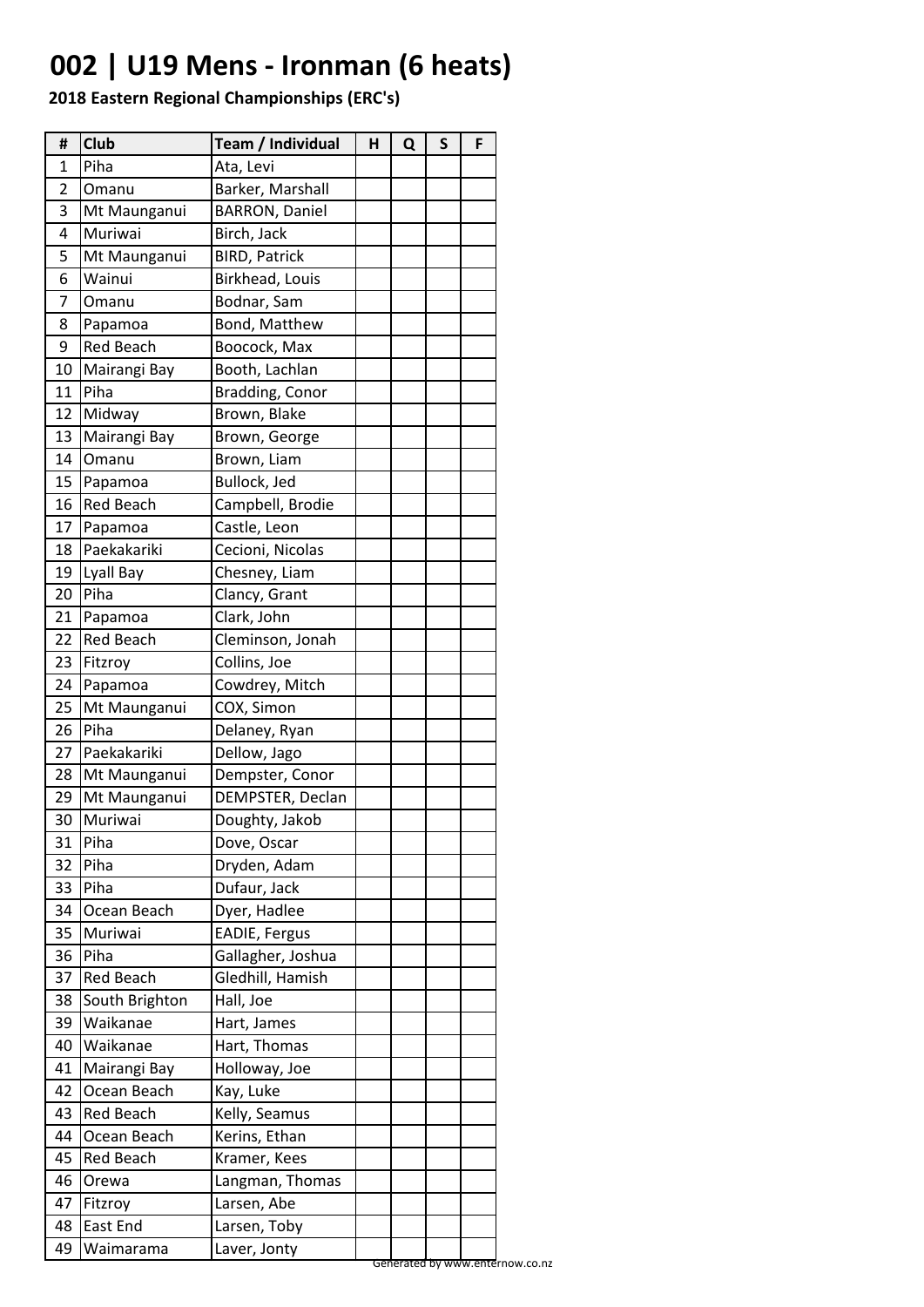| 50 | Piha             | Lloyd, Rhys       |  |  |
|----|------------------|-------------------|--|--|
| 51 | <b>Orewa</b>     | Lockie, Hamish    |  |  |
| 52 | Lyall Bay        | Long, David       |  |  |
| 53 | Mt Maunganui     | MARSHALL, Isaac   |  |  |
| 54 | Lyall Bay        | Maxwell, Luther   |  |  |
| 55 | Orewa            | May, James        |  |  |
| 56 | Fitzroy          | McCallum, Ben     |  |  |
| 57 | Fitzroy          | McCallum, Max     |  |  |
| 58 | Orewa            | McCathie, Liam    |  |  |
| 59 | <b>Red Beach</b> | McDermott, Dylan  |  |  |
| 60 | Westshore        | McNabb, Hamish    |  |  |
| 61 | Titahi Bay       | McVicar, Alan     |  |  |
| 62 | <b>Red Beach</b> | Mellor, Harry     |  |  |
| 63 | <b>East End</b>  | Meuli, Matthew    |  |  |
| 64 | Waikanae         | Middleton, Sam    |  |  |
| 65 | Mt Maunganui     | MILLER, Daniel    |  |  |
| 66 | Mt Maunganui     | MILLER, Hamish    |  |  |
| 67 | Papamoa          | Moffatt, Liam     |  |  |
| 68 | East End         | Moles, Fletcher   |  |  |
| 69 | Paekakariki      | Moore, Ethan      |  |  |
| 70 | Waimarama        | Morgan, Kieran    |  |  |
| 71 | Lyall Bay        | Newman, Oliver    |  |  |
| 72 | East End         | Old, Robson       |  |  |
| 73 | East End         | Padrutt, Moritz   |  |  |
| 74 | Orewa            | Paotama, Thomas   |  |  |
| 75 | <b>Red Beach</b> | Parkes, Justin    |  |  |
| 76 | Ocean Beach      | Parsons, Edward   |  |  |
| 77 | <b>Red Beach</b> | Pihema, Te Maia   |  |  |
| 78 | Waikanae         | Proffit, Matthew  |  |  |
| 79 | <b>Red Beach</b> | Readman, Sam      |  |  |
| 80 | <b>O</b> rewa    | Reinen, Samuel    |  |  |
| 81 | Mairangi Bay     | Salt, Nathan      |  |  |
| 82 | Waimarama        | Sanko, Logan      |  |  |
| 83 | Red Beach        | Scheib, Kade      |  |  |
| 84 | Mt Maunganui     | Senften, Cyril    |  |  |
| 85 | South Brighton   | Shaw, Kaiden      |  |  |
| 86 | Orewa            | Smeets, Toby      |  |  |
| 87 | Fitzroy          | Sutherland, Calum |  |  |
| 88 | Omanu            | Swanberg, Connor  |  |  |
| 89 | Orewa            | Ursem, Kees       |  |  |
| 90 | Mt Maunganui     | Waide, Lincoln    |  |  |
| 91 | Mt Maunganui     | WILLIAMS, Carwyn  |  |  |
| 92 | Piha             | Williams, Oscar   |  |  |
| 93 | Westshore        | Wills, Jade       |  |  |
| 94 | Mairangi Bay     | Wilson, Joseph    |  |  |
| 95 | St. Clair        | Wolf, Nathan      |  |  |
| 96 |                  |                   |  |  |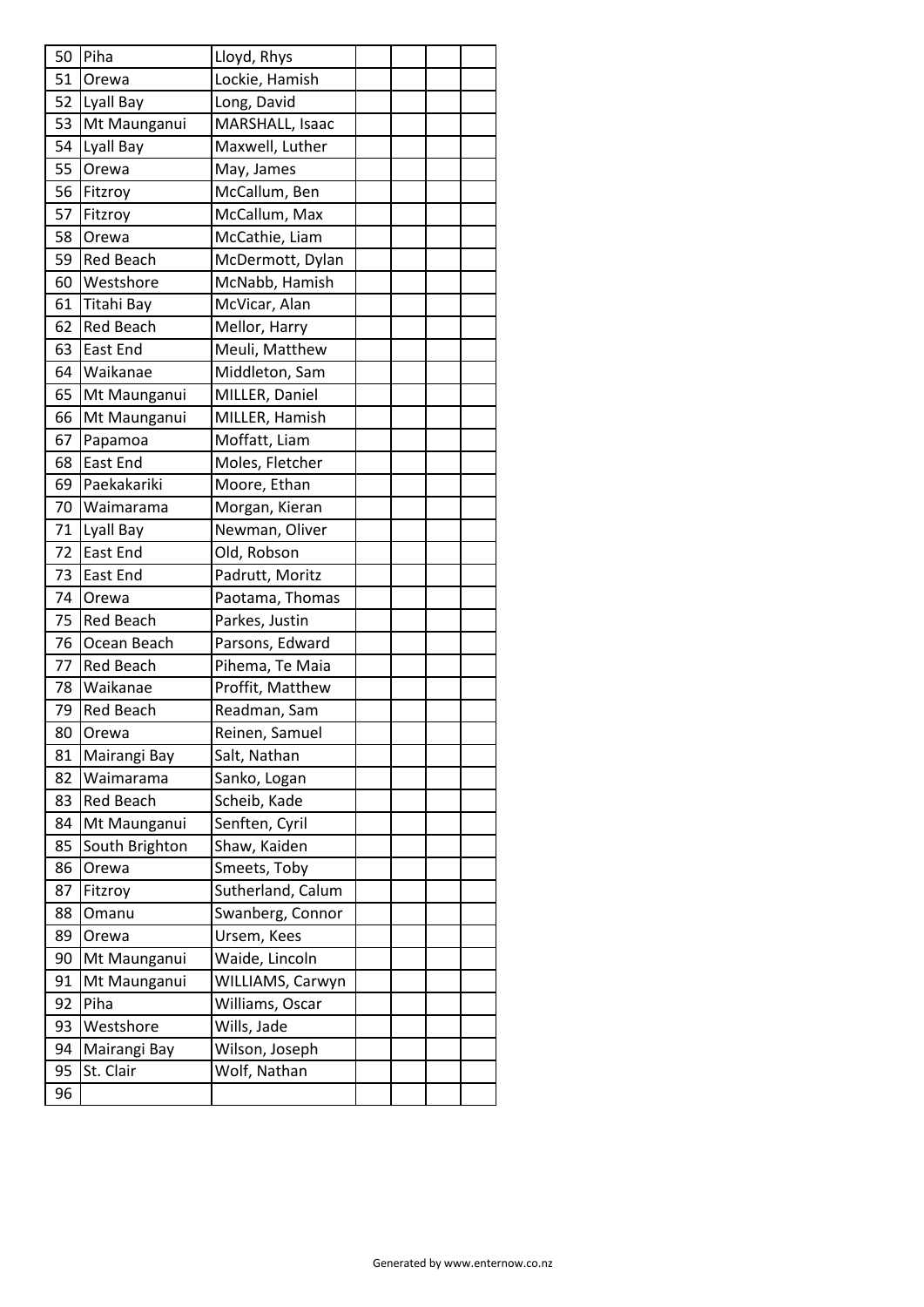# **001 | Open Mens - Ironman (3 heats)**

| #  | Club                   | Team / Individual     | н | Q | S | F |
|----|------------------------|-----------------------|---|---|---|---|
| 1  | Mt Maunganui           | Alcelay, Xabi         |   |   |   |   |
| 2  | Piha                   | Ata, Levi             |   |   |   |   |
| 3  | Mairangi Bay           | Beamish, Connor       |   |   |   |   |
| 4  | Omanu                  | Beattie, Max          |   |   |   |   |
| 5  | <b>FFS</b>             | Bodier, Renaud        |   |   |   |   |
| 6  | Papamoa                | Bullock, Jack         |   |   |   |   |
| 7  | <b>Red Beach</b>       | Cairns, Daniel        |   |   |   |   |
| 8  | Paekakariki            | Cannell, Baxter       |   |   |   |   |
| 9  | Mairangi Bay           | Clifton, Tuva'a       |   |   |   |   |
| 10 | Omanu                  | Cochrane, Ben         |   |   |   |   |
| 11 | Fitzroy                | Codyre, Cathal        |   |   |   |   |
| 12 | Fitzroy                | Cole, Thomas          |   |   |   |   |
| 13 | Papamoa                | Cowdrey, Scott        |   |   |   |   |
| 14 | Mt Maunganui           | DEMPSTER, Declan      |   |   |   |   |
| 15 | Piha                   | Drinian, Cole         |   |   |   |   |
| 16 | Mt Maunganui           | Farrell, Perry        |   |   |   |   |
| 17 | Piha                   | Ferguson, Steven      |   |   |   |   |
| 18 | Piha                   | Hardy, Paul           |   |   |   |   |
| 19 | Papamoa                | Hart, Daniel          |   |   |   |   |
| 20 | Mairangi Bay           | Hunter, George        |   |   |   |   |
| 21 | Omanu                  | Jarvis, Joshua        |   |   |   |   |
| 22 | Westshore              | Jefferson, Cian       |   |   |   |   |
| 23 | Paekakariki            | Jones, David          |   |   |   |   |
| 24 | Mt Maunganui           | Lalanne, Julien       |   |   |   |   |
| 25 | Lyall Bay              | Manners, Ben          |   |   |   |   |
| 26 | Mt Maunganui           | MCMAHON, Daniel       |   |   |   |   |
| 27 | East End               | Meuli, Joel           |   |   |   |   |
| 28 | Mt Maunganui           | MILLER, Hamish        |   |   |   |   |
| 29 | <b>Red Beach</b>       | Moors, Chris          |   |   |   |   |
| 30 | <b>Taylors Mistake</b> | Mouldey, Tom          |   |   |   |   |
| 31 | Mt Maunganui           | MUNRO, Damian         |   |   |   |   |
| 32 | Piha                   | Newcombe, Sean        |   |   |   |   |
| 33 | Midway                 | Pahina, Shaun         |   |   |   |   |
| 34 | Fitzroy                | Park, Gregor          |   |   |   |   |
| 35 | Piha                   | Parker, Adam          |   |   |   |   |
| 36 | Piha                   | Peterson, Jamie       |   |   |   |   |
| 37 | Wainui                 | Puddick, Joseph       |   |   |   |   |
| 38 | Mt Maunganui           | PUDDICK, Oliver       |   |   |   |   |
| 39 | Mt Maunganui           | ROY, Sam              |   |   |   |   |
| 40 | Orewa                  | Scott, James          |   |   |   |   |
| 41 | Mt Maunganui           | SHERGOLD, Sam         |   |   |   |   |
| 42 | Mt Maunganui           | SIMPSON, Adam         |   |   |   |   |
| 43 | Mt Maunganui           | Treanor, Hamish       |   |   |   |   |
| 44 | Mairangi Bay           | Van Achterbergh, Paul |   |   |   |   |
| 45 | Mairangi Bay           | Wain, Joel            |   |   |   |   |
| 46 | Piha                   | Williams, Oscar       |   |   |   |   |
| 47 | Mt Maunganui           | WITNEY, Cameron       |   |   |   |   |
| 48 |                        |                       |   |   |   |   |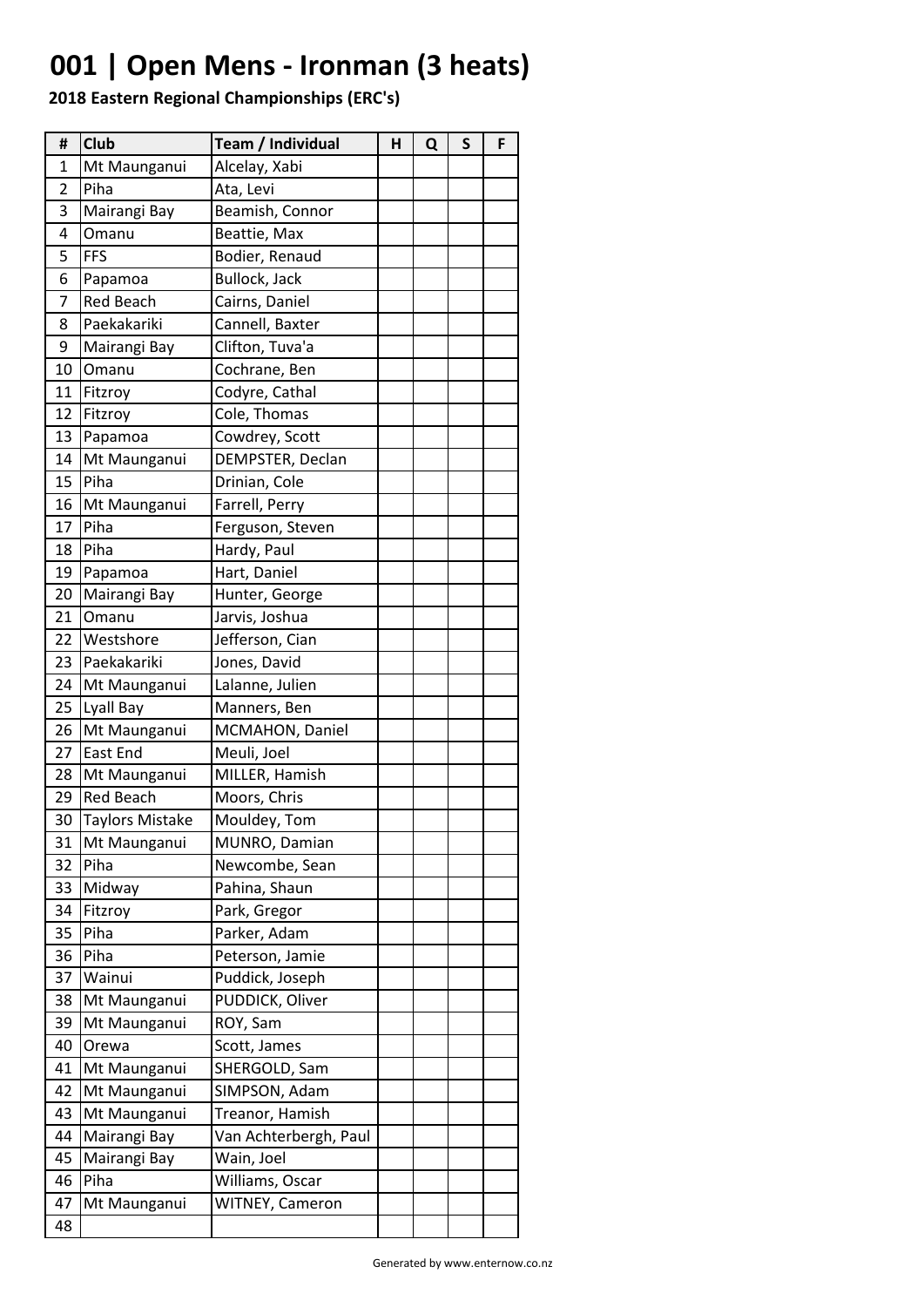# **003 | U16 Mens - Taplin (2 heats)**

| #              | <b>Club</b>    | Team / Individual                                                                                                               | н | Q | $\mathsf{S}$ | F. |
|----------------|----------------|---------------------------------------------------------------------------------------------------------------------------------|---|---|--------------|----|
| $\mathbf{1}$   | East End       | East End Red   Lachlan MOLES, Kaden BROCK, Connor NICHOLLS                                                                      |   |   |              |    |
| $2^{\circ}$    | Fitzroy        | Fitzroy   Joe COLLINS, Finn BRIMELOW, Ryan CLOUGH                                                                               |   |   |              |    |
| 3              | Lyall Bay      | Lyall Bay U16 Mens A   Joshua HANSEN, Kit JONES, Sterling MAXWELL<br>Lyall Bay U16 Mens B   Damien DOYLE, Jules APPLEBY, Walter |   |   |              |    |
| 4              | Lyall Bay      | <b>EDMONDS</b>                                                                                                                  |   |   |              |    |
| 5              | Mairangi Bay   | Mairangi Bay A   Benjamin RESHEF, Joshua BILYARD, Jack PRICE                                                                    |   |   |              |    |
| 6              | Midway         | Midway   Jacob CORRIN, Carew FEARNLEY, Ruben BRONLUND                                                                           |   |   |              |    |
| $\overline{7}$ | Mt Maunganui   | Mt Maunganui A   Zachary REEDER, Nathan COWDREY, Tarras RALL                                                                    |   |   |              |    |
| 8              | New Plymouth   | New Plymouth   Rhys DONOVAN, Jacob WHITTLE, Olly SPICER                                                                         |   |   |              |    |
| 9              | Ocean Beach    | Ocean Beach   Joseph AVISON, Thomas KAY, Jonty EBBETT-WATT                                                                      |   |   |              |    |
| 10             | Omanu          | Omanu A   Thomas SCOTT, Kiahi HORAN, Tanner BAXTER                                                                              |   |   |              |    |
| 11             | Omanu          | Omanu B   Sam JONES, Baxter KIRK, Mitchell IRWIN                                                                                |   |   |              |    |
|                | 12 Omanu       | Omanu C   Benjamin PARROTT, Mac PARKER, Harrison BOND                                                                           |   |   |              |    |
|                | 13 Orewa       | Orewa A   Angus KIRKMAN, Ethan TALL, Harry WENMAN                                                                               |   |   |              |    |
|                | 14 Orewa       | Orewa B   Joel MCMULLEN, Liam MCLAREN, Dylan VUJCICH                                                                            |   |   |              |    |
|                | 15 Pacific     | Pacific   Matt PEARCE, Jacob DRIVER, Jordan FRISBY                                                                              |   |   |              |    |
|                | 16 Paekakariki | Pae Pink   Max JONES, Jamie NORRIS, James DYHRBERG                                                                              |   |   |              |    |
|                | 17 Papamoa     | Papamoa A   Jack HITCHFIELD, Max MILLINGTON, Lewis FARR                                                                         |   |   |              |    |
|                | 18 Papamoa     | Papamoa B   Tom CAMERON, Billy BURY, Conor MCCARTHY                                                                             |   |   |              |    |
|                | 19 Papamoa     | Papamoa C   Matt LARSEN, Angus PORTER, Nicolai FOURIE                                                                           |   |   |              |    |
|                | $20$ Piha      | Piha   Reid CLANCY, Joseph VUJCICH, Finn WARD                                                                                   |   |   |              |    |
|                | 21 Red Beach   | Red Beach A   Patrick MAKGILL, Reuben CREIGHTON, Blake READMAN                                                                  |   |   |              |    |
|                | 22 Red Beach   | Red Beach B   Flynn SOUTHCOMBE, Jon FORTES, Kalani GILBERTSON                                                                   |   |   |              |    |
|                | 23 Red Beach   | Red Beach C   Jonathan SELMAN, Angus HENARE, Lachlan NICHOLLS                                                                   |   |   |              |    |
|                | 24 St. Clair   | St. Clair   Max WOLF, Ben HAYWARD, Josh MCGREGOR                                                                                |   |   |              |    |
|                | 25 Waikanae    | Waikanae   Nathan PROCTOR, Nicolas PROFFIT, Clayden HOPE                                                                        |   |   |              |    |
|                | 26 Waimarama   | Waimarama   Carwyn PATTISON, Alfie WILSON, William LAVER                                                                        |   |   |              |    |
|                | 27   Westshore | Westshore A   Reid BARKER, Samuel HORSEFIELD, Kirk MCNABB                                                                       |   |   |              |    |
| 28             | Whangamata     | Whangamata   Callum FULTON, Jess ALLEN, Kyle PARKER                                                                             |   |   |              |    |
| 29             |                |                                                                                                                                 |   |   |              |    |
| 30             |                |                                                                                                                                 |   |   |              |    |
| 31             |                |                                                                                                                                 |   |   |              |    |
| 32             |                |                                                                                                                                 |   |   |              |    |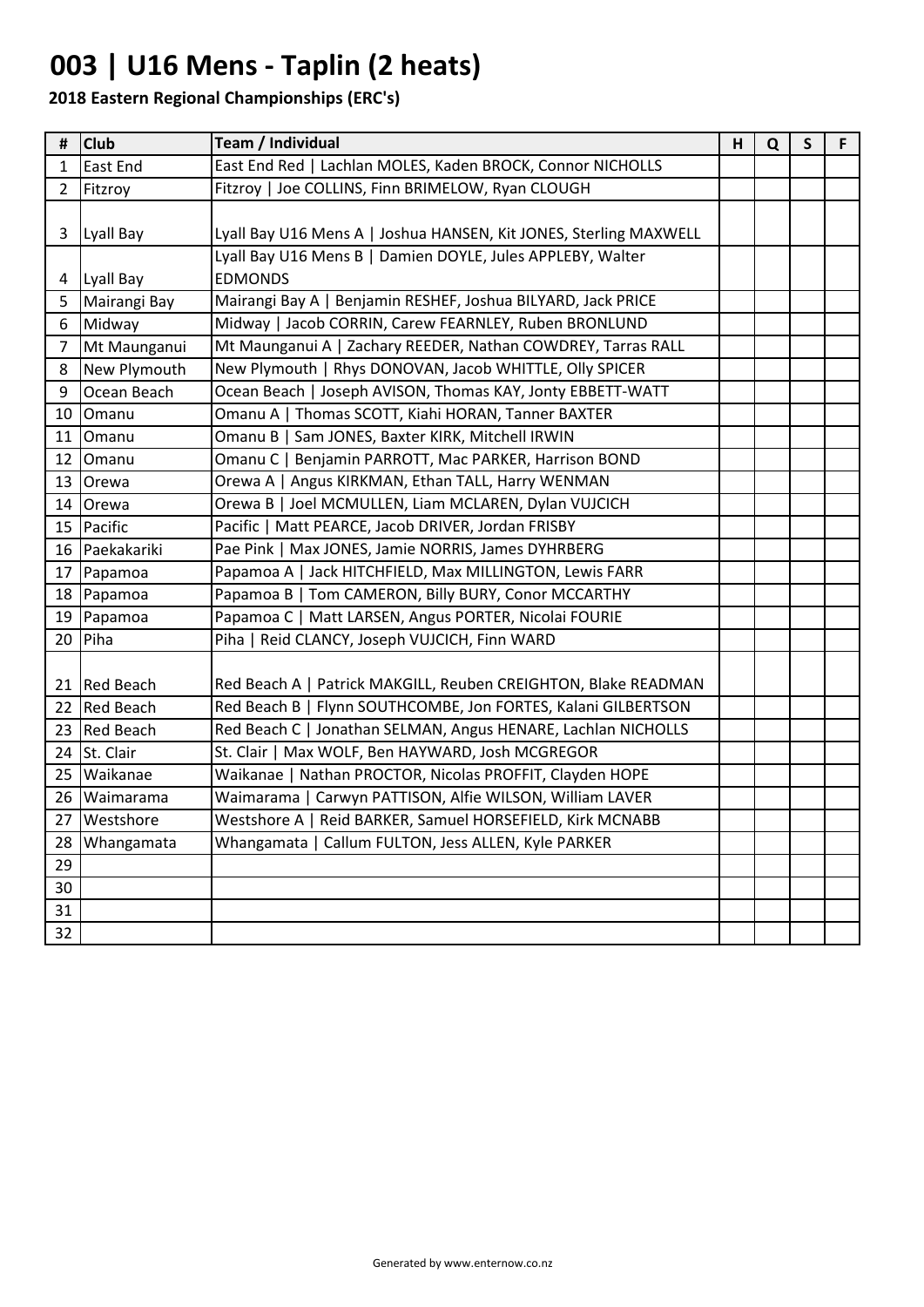## **002 | U19 Mens - 3 person Taplin (3 heats)**

| #              | <b>Club</b>       | Team / Individual                                                | н | Q | $\mathsf{S}$ | F. |
|----------------|-------------------|------------------------------------------------------------------|---|---|--------------|----|
| $\mathbf{1}$   | East End          | East End Red   Matthew MEULI, Fletcher MOLES, Moritz PADRUTT     |   |   |              |    |
| $\overline{2}$ | Fitzroy           | Fitzroy Blue   Zac REID, Ben MCCALLUM, Joe COLLINS               |   |   |              |    |
| 3              | Fitzroy           | Fitzroy white   Abe LARSEN, Max MCCALLUM, Calum SUTHERLAND       |   |   |              |    |
|                |                   |                                                                  |   |   |              |    |
| 4              | Lyall Bay         | Lyall Bay U19 Mens A   Joshua HANSEN, David LONG, Luther MAXWELL |   |   |              |    |
| 5              | Lyall Bay         | Lyall Bay U19 Mens B   Kit JONES, Oliver NEWMAN, Liam CHESNEY    |   |   |              |    |
| 6              | Mairangi Bay      | Mairangi Bay A   Joseph WILSON, Nathan SALT, Lachlan BOOTH       |   |   |              |    |
| 7              | Mairangi Bay      | Mairangi Bay B   Joe HOLLOWAY, Joshua GREEN, George BROWN        |   |   |              |    |
|                |                   | Mt Maunganui A   Lochlainn O'CONNOR, Lincoln WAIDE, Hamish       |   |   |              |    |
| 8              | Mt Maunganui      | <b>MILLER</b>                                                    |   |   |              |    |
|                |                   | Mt Maunganui B   Daniel SHANAHAN, Daniel MILLER, Declan          |   |   |              |    |
| 9              | Mt Maunganui      | <b>DEMPSTER</b>                                                  |   |   |              |    |
|                | 10 Mt Maunganui   | Mt Maunganui C   Isaac MARSHALL, Simon COX, Patrick BIRD         |   |   |              |    |
|                |                   | Mt Maunganui D   Daniel BARRON, Carwyn WILLIAMS, Conor           |   |   |              |    |
|                | 11   Mt Maunganui | <b>DEMPSTER</b>                                                  |   |   |              |    |
|                | 12 Muriwai        | Muriwai   Fergus EADIE, Jack BIRCH, Jakob DOUGHTY                |   |   |              |    |
|                | 13 Ocean Beach    | Ocean Beach   Hadlee DYER, Edward PARSONS, Luke KAY              |   |   |              |    |
|                | 14 Omanu          | Omanu A   Connor SWANBERG, Riley KIRK, Marshall BARKER           |   |   |              |    |
|                | 15 Omanu          | Omanu B   Ryan ANDERSON, Liam BROWN, Logan MARSHALL              |   |   |              |    |
|                | 16 Orewa          | Orewa A   Samuel REINEN, Kees URSEM, Hamish LOCKIE               |   |   |              |    |
| 17             | Orewa             | Orewa B   Toby SMEETS, Thomas PAOTAMA, Liam MCCATHIE             |   |   |              |    |
|                | 18 Paekakariki    | Pae Blue   Nicolas CECIONI, Jago DELLOW, Jake DEVINE             |   |   |              |    |
|                | 19 Papamoa        | Papamoa A   John CLARK, Liam MOFFATT, Mitch COWDREY              |   |   |              |    |
|                | 20 Papamoa        | Papamoa B   George MANO, Leon CASTLE, Matthew BOND               |   |   |              |    |
|                | 21 Papamoa        | Papamoa C   Flynn GREY, Jed BULLOCK, Matthew OLIVER              |   |   |              |    |
| 22             | Piha              | Piha A   Oscar WILLIAMS, Grant CLANCY, Joshua GALLAGHER          |   |   |              |    |
| 23             | Piha              | Piha B   Levi ATA, Ryan DELANEY, Conor BRADDING                  |   |   |              |    |
|                | $24$ Piha         | Piha C   Rhys LLOYD, Oscar DOVE, Jack DUFAUR                     |   |   |              |    |
|                | 25 Red Beach      | Red Beach A   Kees KRAMER, Sam READMAN, Hamish GLEDHILL          |   |   |              |    |
|                | 26 Red Beach      | Red Beach B   Patrick MAKGILL, Kade SCHEIB, Max BOOCOCK          |   |   |              |    |
|                | 27 Red Beach      | Red Beach C   Justin PARKES, Jonah CLEMINSON, Te Maia PIHEMA     |   |   |              |    |
|                | 28 Red Beach      | Red Beach D   Harry MELLOR, Seamus KELLY, Brodie CAMPBELL        |   |   |              |    |
|                | 29 Red Beach      | Red Beach E   Dylan MCDERMOTT, Jon FORTES, Rowan GJALTEMA        |   |   |              |    |
|                | 30 St. Clair      | St. Clair   Max WOLF, Nathan WOLF, Nathan MARTIN                 |   |   |              |    |
|                | 31 Waikanae       | Waikanae A   James HART, Cole WILLIAMS, Matthew PROFFIT          |   |   |              |    |
| 32             | Waikanae          | Waikanae B   Sam MIDDLETON, Jordan MCLARIN, Thomas HART          |   |   |              |    |
| 33             | Waimarama         | Waimarama Red   Jonty LAVER, Kieran MORGAN, Logan SANKO          |   |   |              |    |
| 34             |                   |                                                                  |   |   |              |    |
| 35             |                   |                                                                  |   |   |              |    |
| 36             |                   |                                                                  |   |   |              |    |
| 37             |                   |                                                                  |   |   |              |    |
| 38             |                   |                                                                  |   |   |              |    |